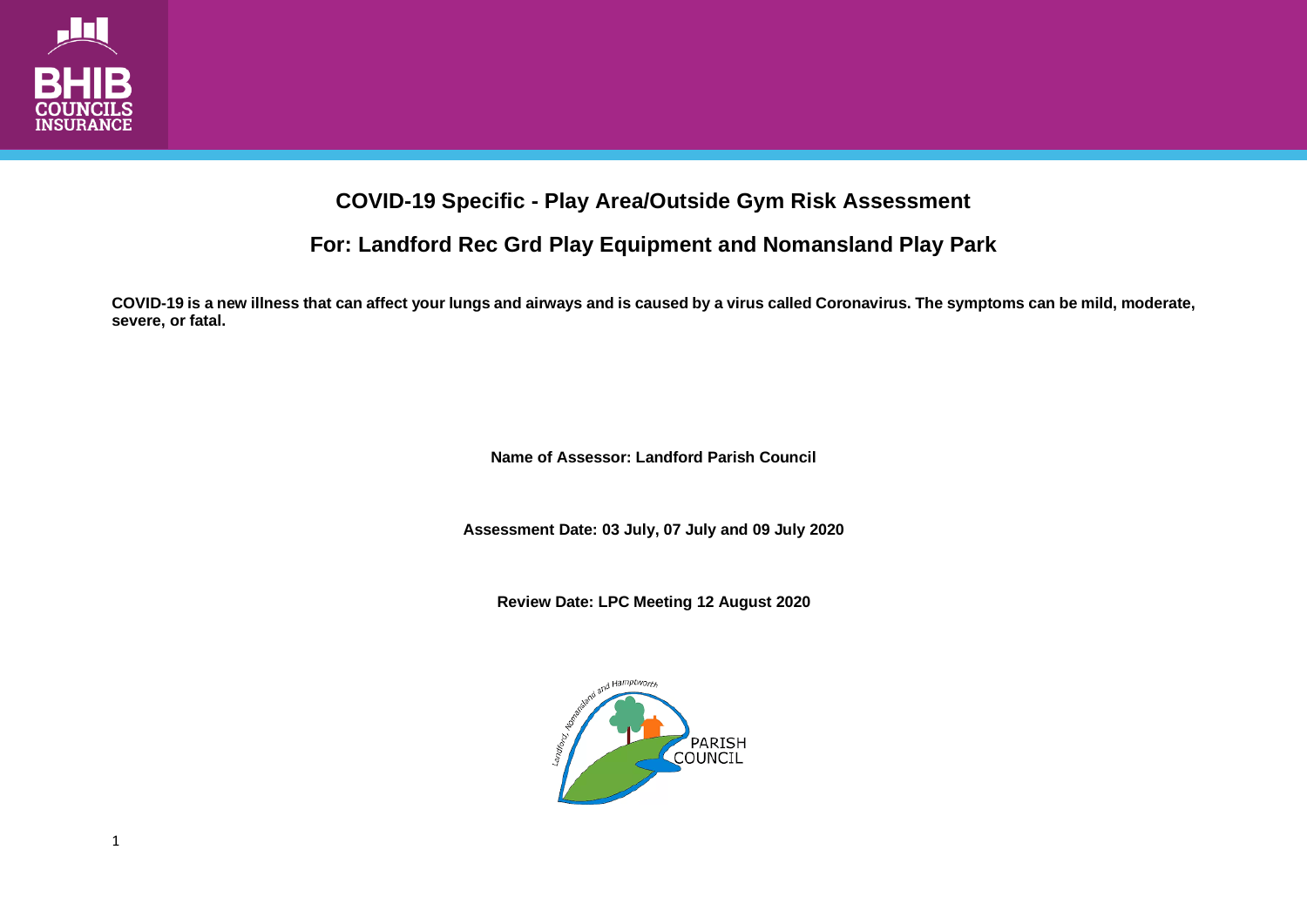

| <b>What are</b><br>the hazards?        | Who might be<br>harmed                                                                                                                                                                                                                                                | <b>Controls Required</b>                                                                                                                                                                                                                                                                                                                                                                                                                                                                                                                                                                                                                                                                               | <b>Additional Controls</b>                                                                                                                                                                                                                                                                                    | <b>Action by who?</b>                                                                                                                                                                                                                                                             | <b>Action by</b><br>when?                 | <b>Done</b> |
|----------------------------------------|-----------------------------------------------------------------------------------------------------------------------------------------------------------------------------------------------------------------------------------------------------------------------|--------------------------------------------------------------------------------------------------------------------------------------------------------------------------------------------------------------------------------------------------------------------------------------------------------------------------------------------------------------------------------------------------------------------------------------------------------------------------------------------------------------------------------------------------------------------------------------------------------------------------------------------------------------------------------------------------------|---------------------------------------------------------------------------------------------------------------------------------------------------------------------------------------------------------------------------------------------------------------------------------------------------------------|-----------------------------------------------------------------------------------------------------------------------------------------------------------------------------------------------------------------------------------------------------------------------------------|-------------------------------------------|-------------|
| Spread of<br>COVID-19<br>(Coronavirus) | <b>Employees</b><br><b>Children</b><br>Vulnerable groups<br>$\bullet$<br>- elderly, those<br>with existing<br>underlying health<br>conditions<br>Anyone else who<br>٠<br>physically comes in<br>contact with the<br>play equipment<br>and/or Outside<br>gym equipment | Cleaning<br>Frequently cleaning and disinfecting<br>objects and surfaces that are touched<br>regularly particularly in areas of high<br>use. Parents, Guardians and users of<br>the gym equipment should be<br>encouraged to clean the equipment<br>before and after use by way of signage<br><b>Social Distancing</b><br>Social Distancing - Reducing the<br>number of people to allow a distance<br>of 2 metres, where possible, as<br>recommended by the Public Health<br>Agency<br>https://www.gov.uk/government/pub<br>lications/covid-19-guidance-on-social-<br>distancing-and-for-vulnerable-people<br><b>Wearing of Face Masks</b><br>Should be encouraged but would be<br>difficult to police | Posters, leaflets and other materials<br>are available for display.<br>https://www.gov.uk/government/p<br>ublications/guidance-to-employers-<br>and-businesses-about-covid-19<br>Regular checks should be carried out<br>to ensure strict adherence to the<br>rules otherwise closure has to be<br>considered | <b>Public Notice on</b><br>cleaning, social<br>distancing, wearing<br>face masks<br><b>Councillor Waltham</b><br>to produce Public<br>Notice (based upon<br>WALC template)<br>Councillor Bishop to<br>laminate and post-up<br>Notices at Landford<br>Rec Grd and NML<br>Play Park | In place<br>for reopen<br>11 July<br>2020 |             |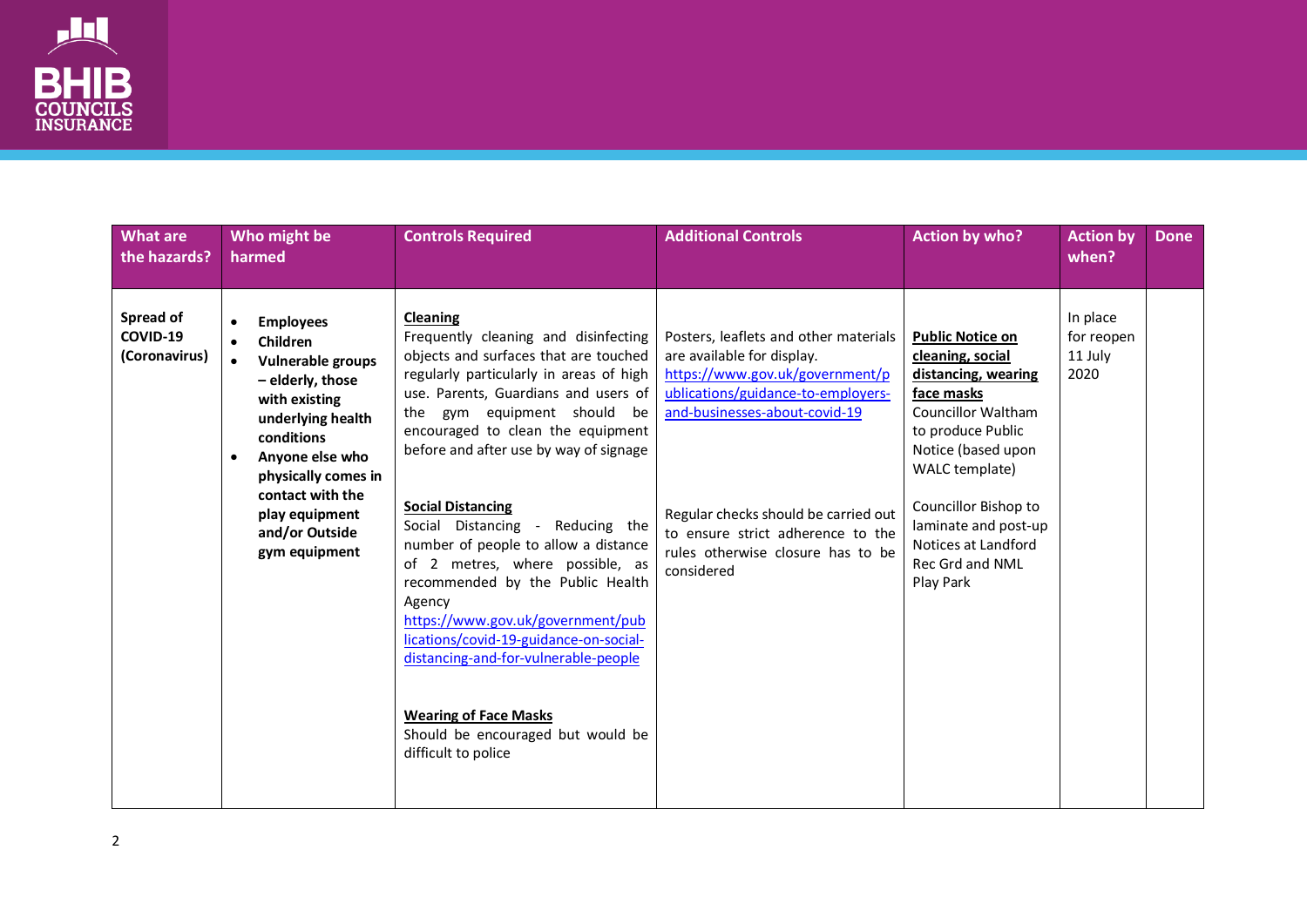

|  | <b>Signage</b><br>To advise parents and users that the<br>equipment needs to be sanitised<br>before and after use.<br>Reminder regarding socially distancing.<br>Reminder to wear a mask           | Use of a<br>number<br>of<br>"CORONAVIRUS!"<br>Signs to remind users that the virus<br>is still active. |                                                                                                              |  |
|--|----------------------------------------------------------------------------------------------------------------------------------------------------------------------------------------------------|--------------------------------------------------------------------------------------------------------|--------------------------------------------------------------------------------------------------------------|--|
|  | <b>Booking system</b><br>Instigate a booking system for the<br>equipment - only feasible if the<br>under<br>equipment<br>is<br>total<br>control/supervision of council i.e. an<br>indoor play area |                                                                                                        | <b>Booking system</b><br>N/A                                                                                 |  |
|  | <b>One Way System</b><br>Consideration should be given to<br>installing a one way system around the<br>equipment if this is feasible                                                               |                                                                                                        | One Way System<br>N/A                                                                                        |  |
|  | Refuse<br>Increase the number of refuse<br>collections (or increase the number of<br>receptacles) to ensure that there are<br>adequate facilities for people to<br>dispose of their litter         |                                                                                                        | Refuse<br>Public Notice says<br>take home all litter.<br>Litter bins in place<br>with regular<br>collections |  |